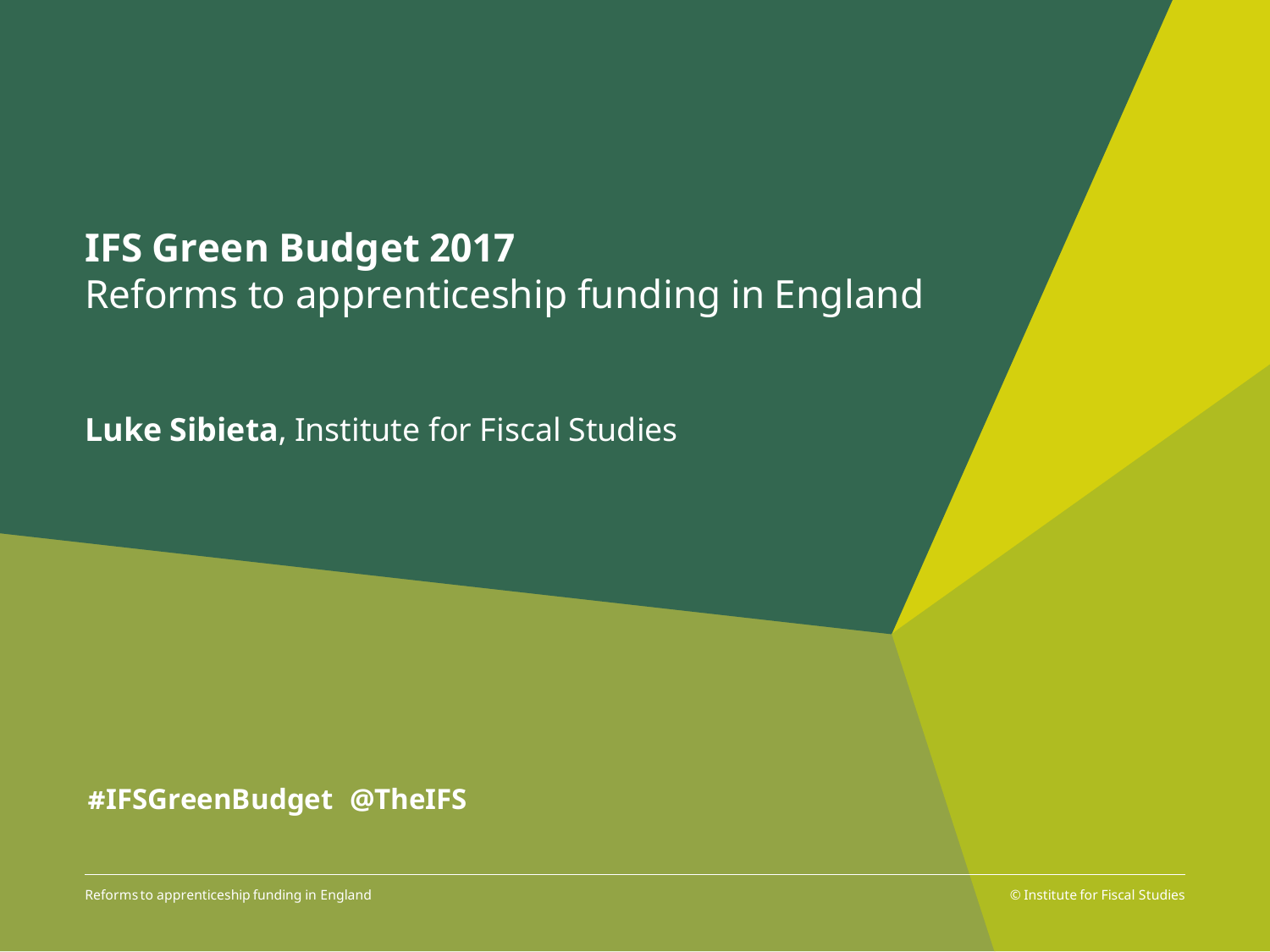# **Targeting more apprenticeships**



### **Government commitment to 3 million new apprenticeship starts in England between 2015 and 2020**

#### **Range of new policies to help meet target**

- Apprenticeship levy
- New funding system in England
- Public sector targets

#### **What we do:**

- How does this compare with current system?
- Is there a good case for reforms and targets?
- What are the likely effects on employers and workers?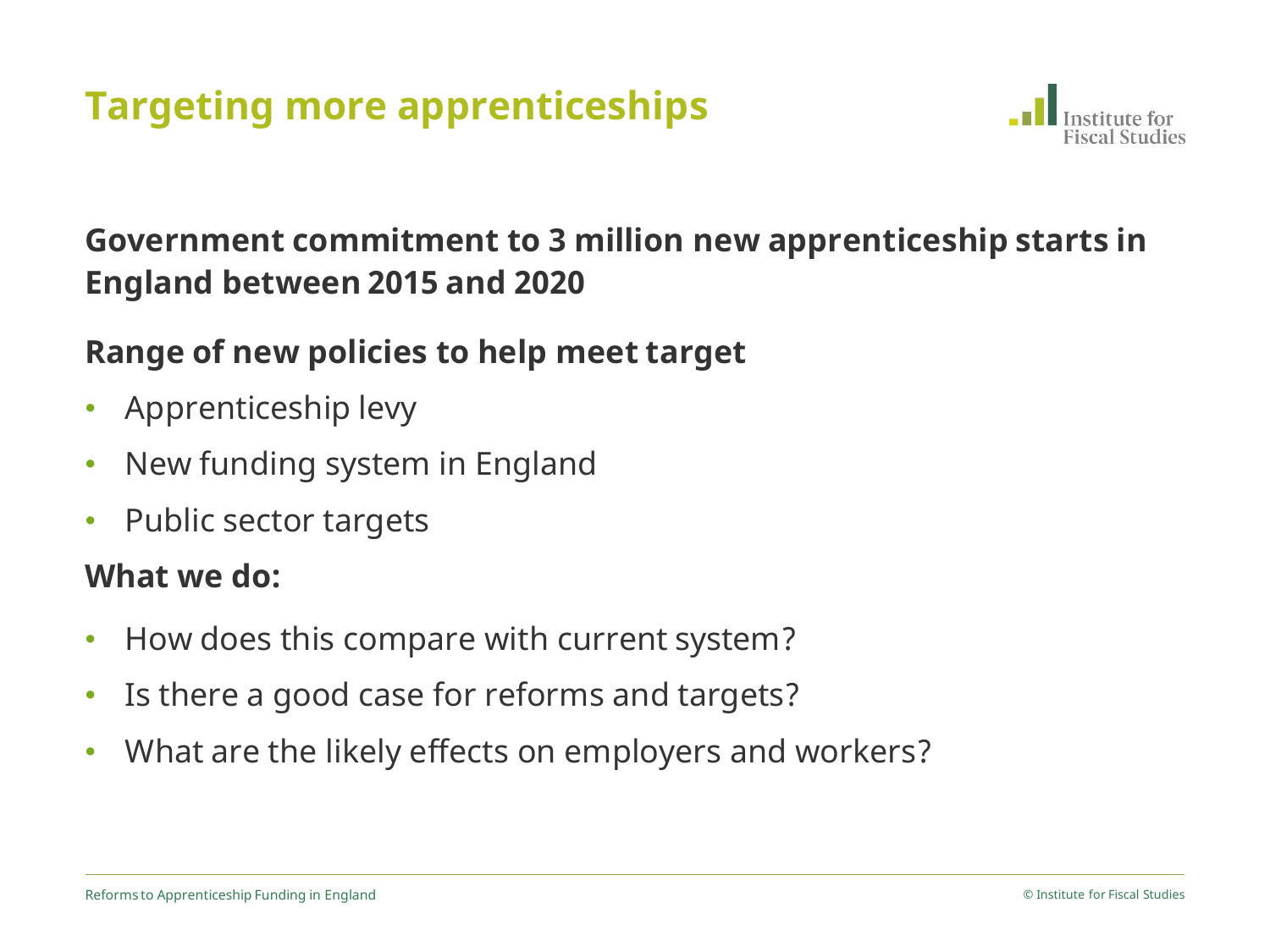# **What is an apprenticeship?**



## **Apprenticeships have long history dating back to at least 12th century**

• Young people learning skilled trade from more experienced workers

#### **Our focus is on publicly-funded apprenticeships in England**

- Full-time job for at least a year
- Lower minimum wages apply
- Clear plan for skills apprentices will learn
- Must spend at least 20% of their time attending off-the-job training

#### **Who are apprentices?**

- Vast majority are in service sector
- Around 60% take apprenticeships at GCSE level
- 44% of new apprentices are over 25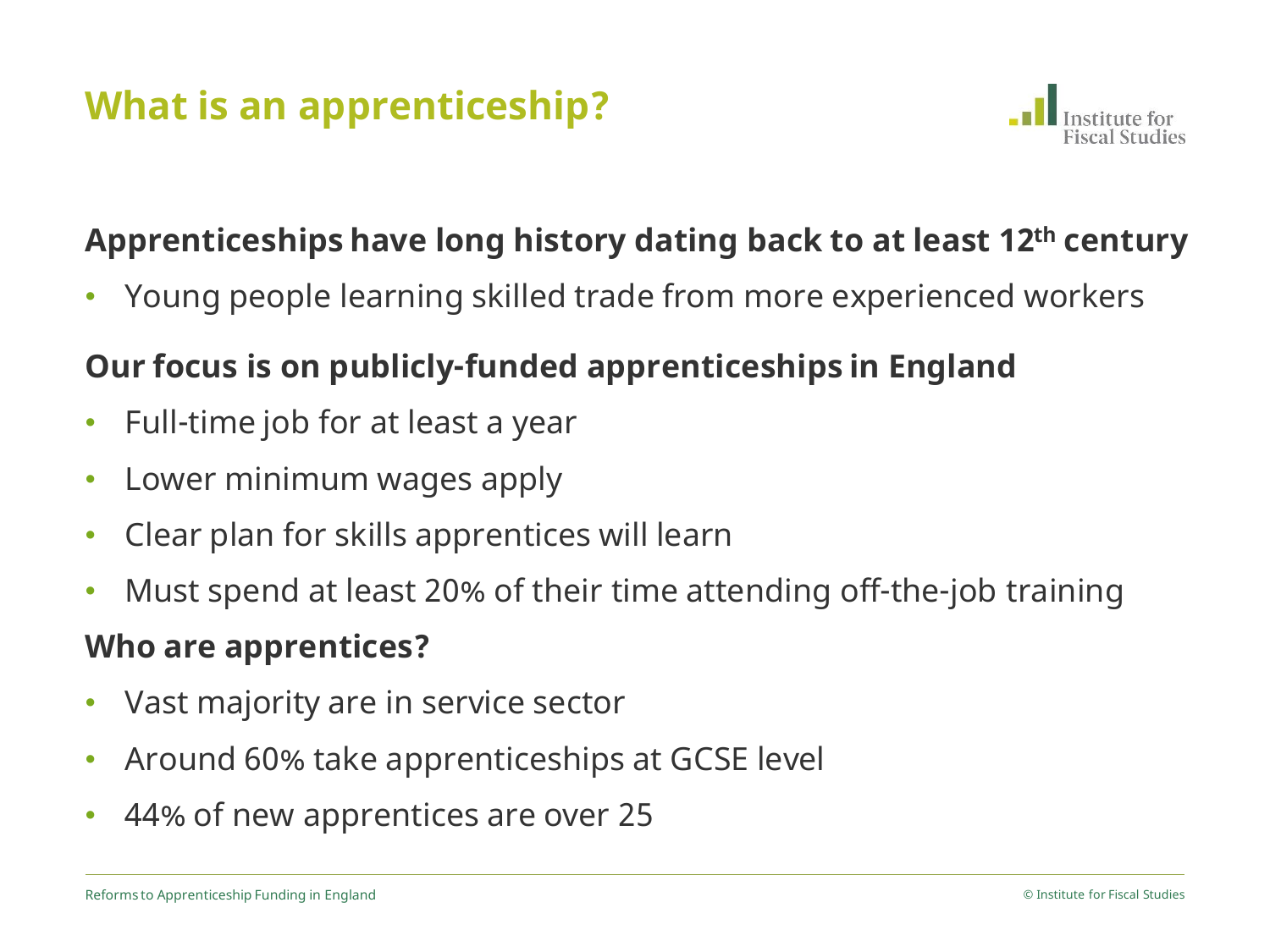#### **Large growth in apprenticeship starts to date driven by increases amongst over 25s**





Notes and Sources: See Figure 8.3 of Green Budget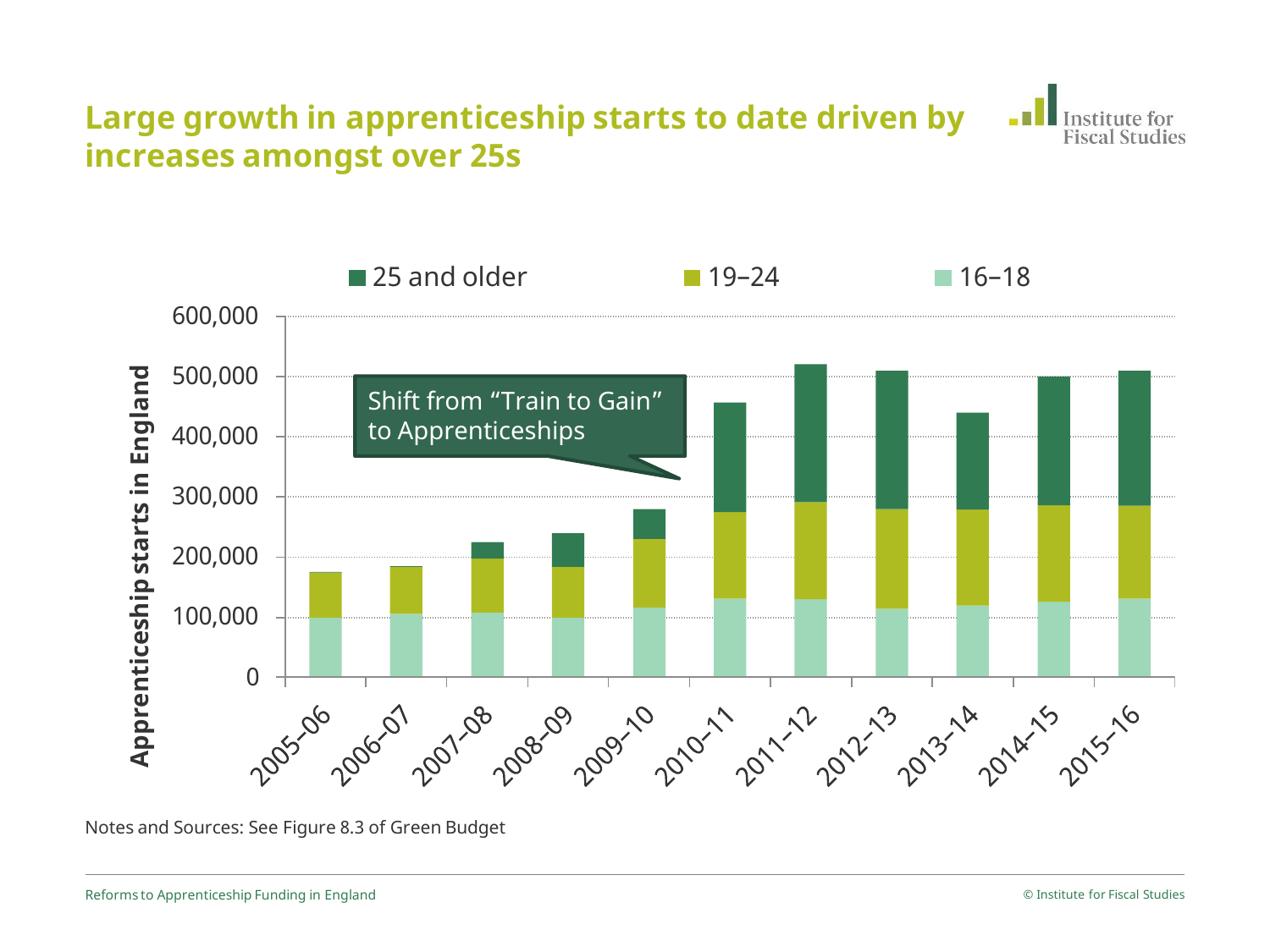## **Details of new apprenticeship levy and funding ...** I Institute for **system**

## **From April 2017, employers will pay new apprenticeship levy of 0.5% on paybill in excess of £3million**

- Expected to raise £2.8bn by 2019-20
- Will affect 2% of employers, but they employ at least 60% of employees

### **New system of apprenticeship funding in England**

- Subsidies for off-the-job training costs
- Devolved administrations responsible for their own arrangements

#### **Link between levy payments and level of public subsidy is very weak**

- Only determines if employers receive 90% or 100% subsidy
- Price caps are far more important for determining public subsidy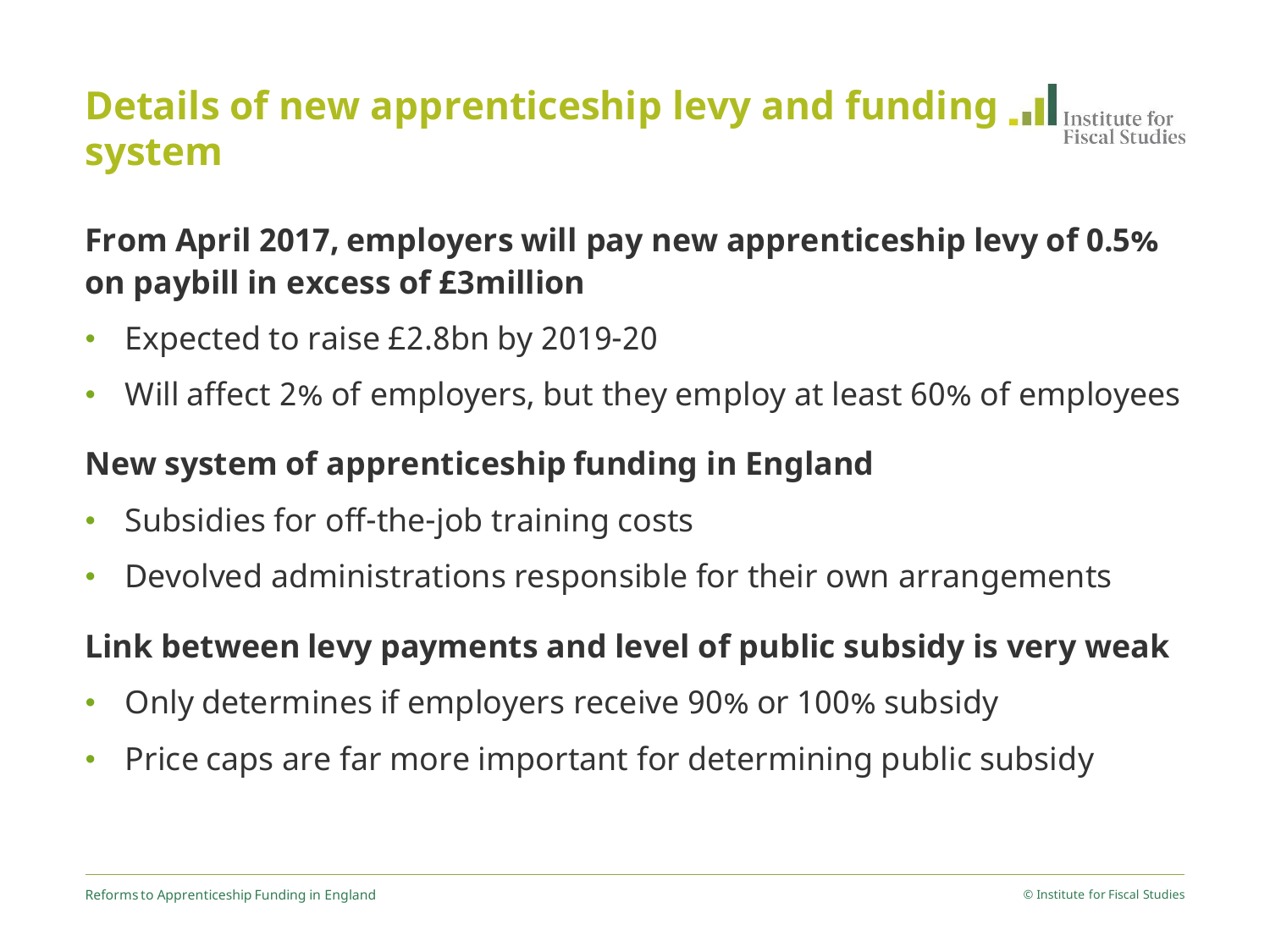**How does it compare with current system?**



## **Government already plans to spend £1.8bn on apprenticeships in England in 2016-17**

• Subsidies vary by age: 16-18 (100%); 19-23 (50%); 24+ (c.40%)

### **By 2019-20, total apprenticeship budget expected to be £2.5bn**

- Public spending only increases by £640m
- Around ¾ of new levy is just a tax rise
- Subsidies of 90/100% implies biggest rise for apprentices age 19+

#### **Apprenticeship starts need to increase by at least 20% to meet target**

In long-run, would imply about 90% of individuals would be doing an apprenticeship at some point in their lifetime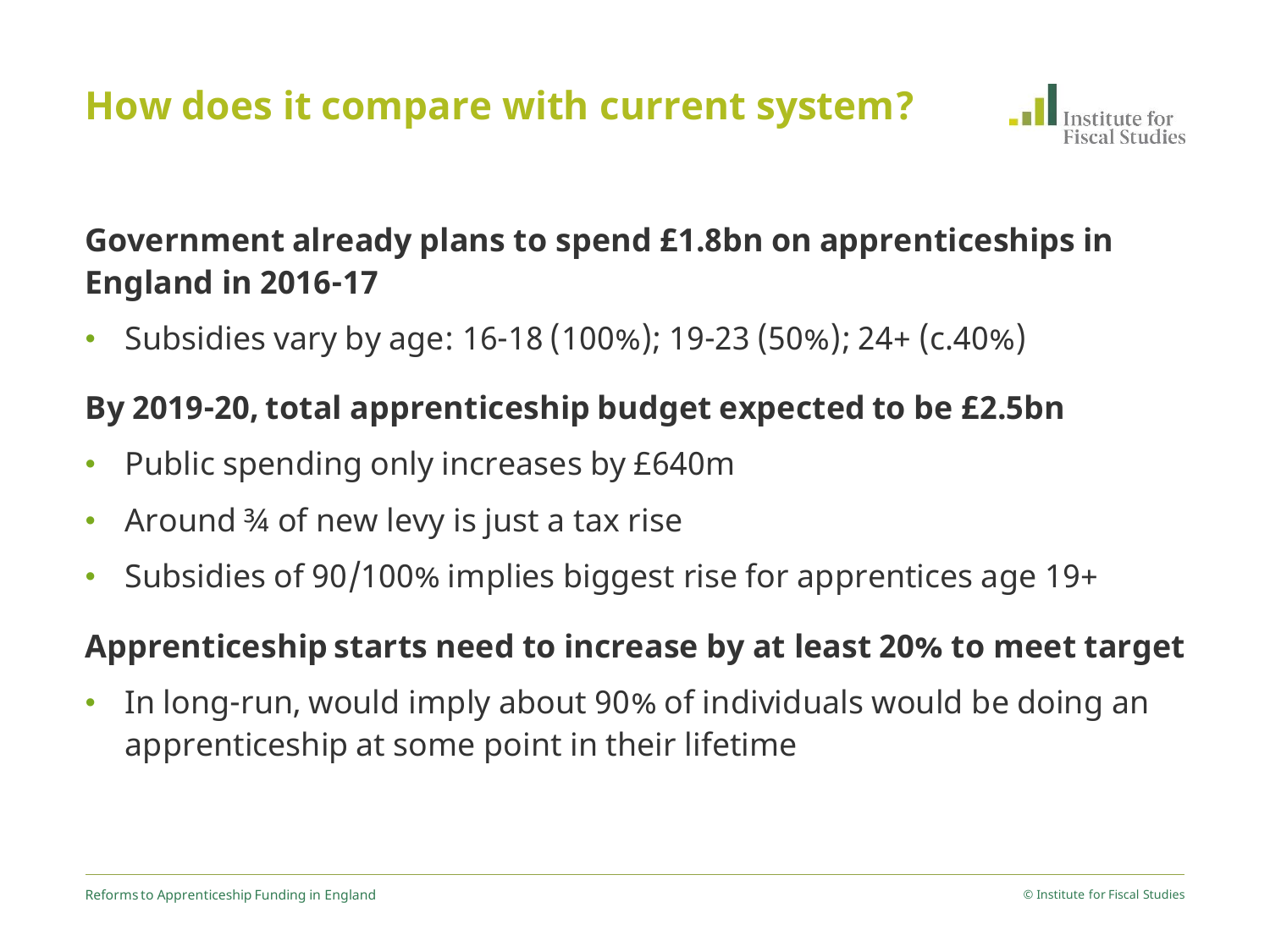# **What is the government's case for expanding apprenticeships?**



**There is a skills problem amongst UK workers** 

**Employers have weak incentive to invest in training**

**There has been a collapse in workplace training**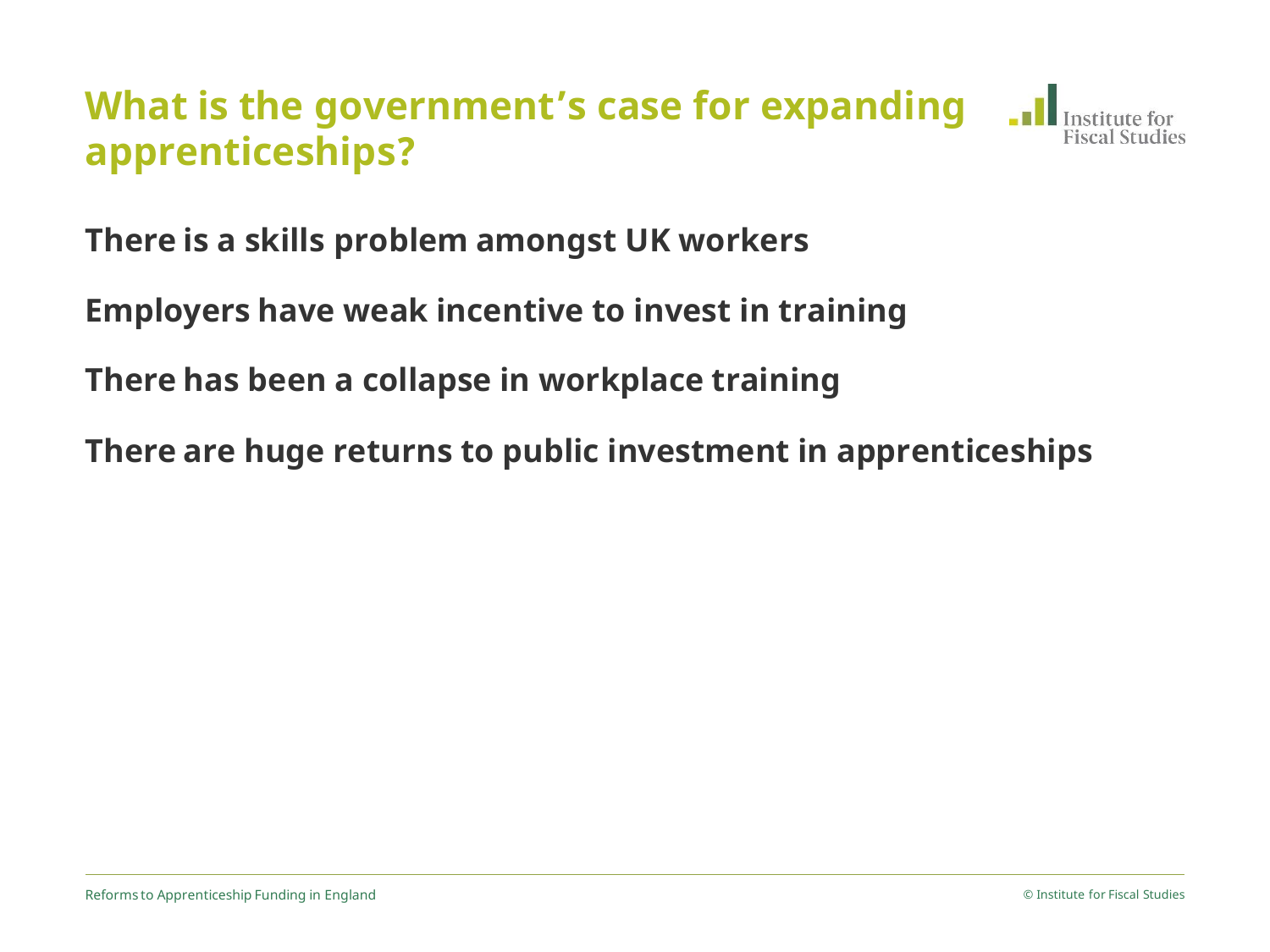## **Do these claims stack up?**



**There is a skills problem amongst UK workers** 

**Employers have weak incentive to invest in training**

**There has been a collapse in workplace training**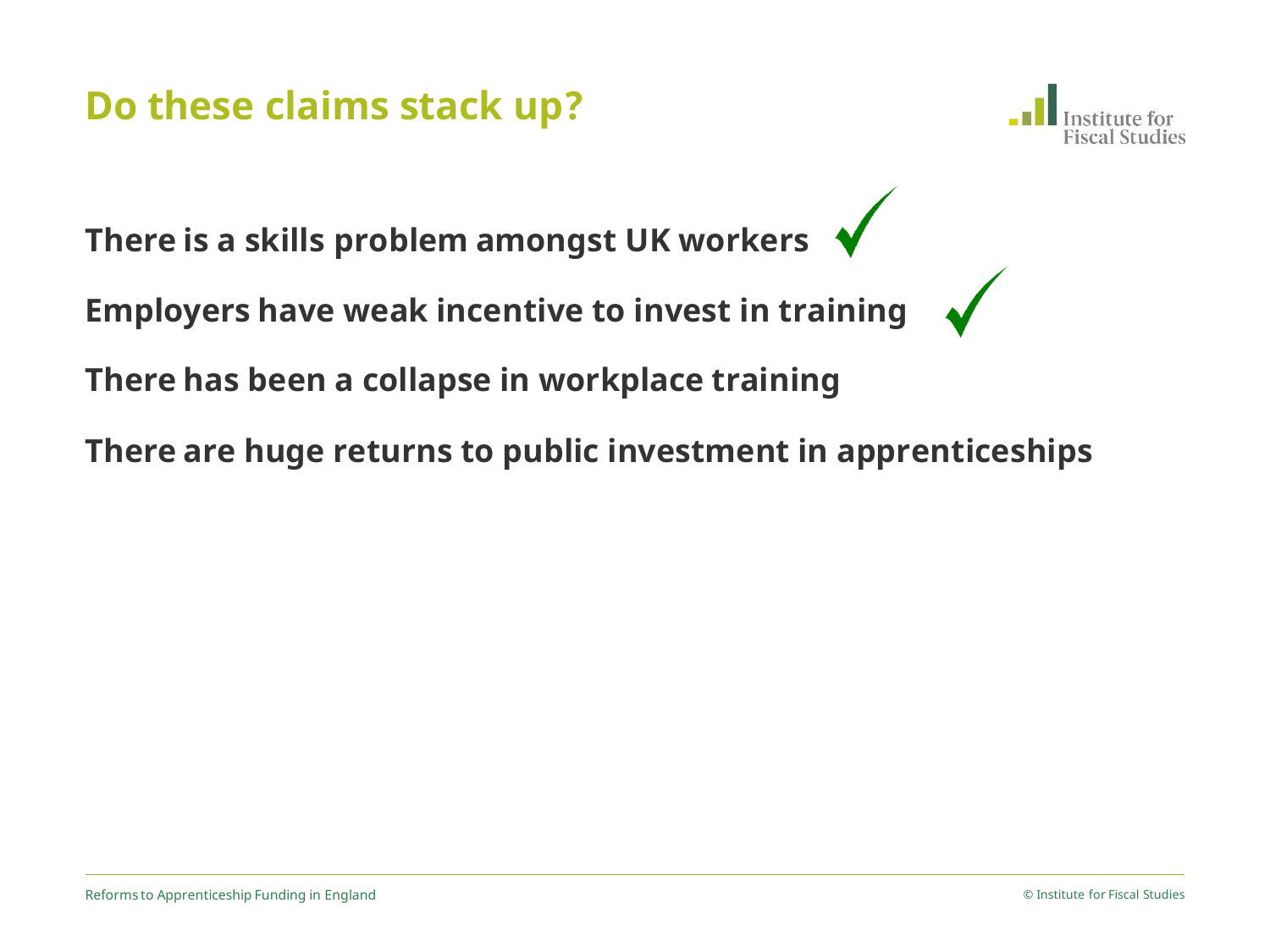#### **Government argues there has been an 80% decline in training since late 1990s**





#### Chart 1.22: Number of employees attending training outside their workplace: **Labour Force Survey**

Notes and Sources: Summer Budget 2015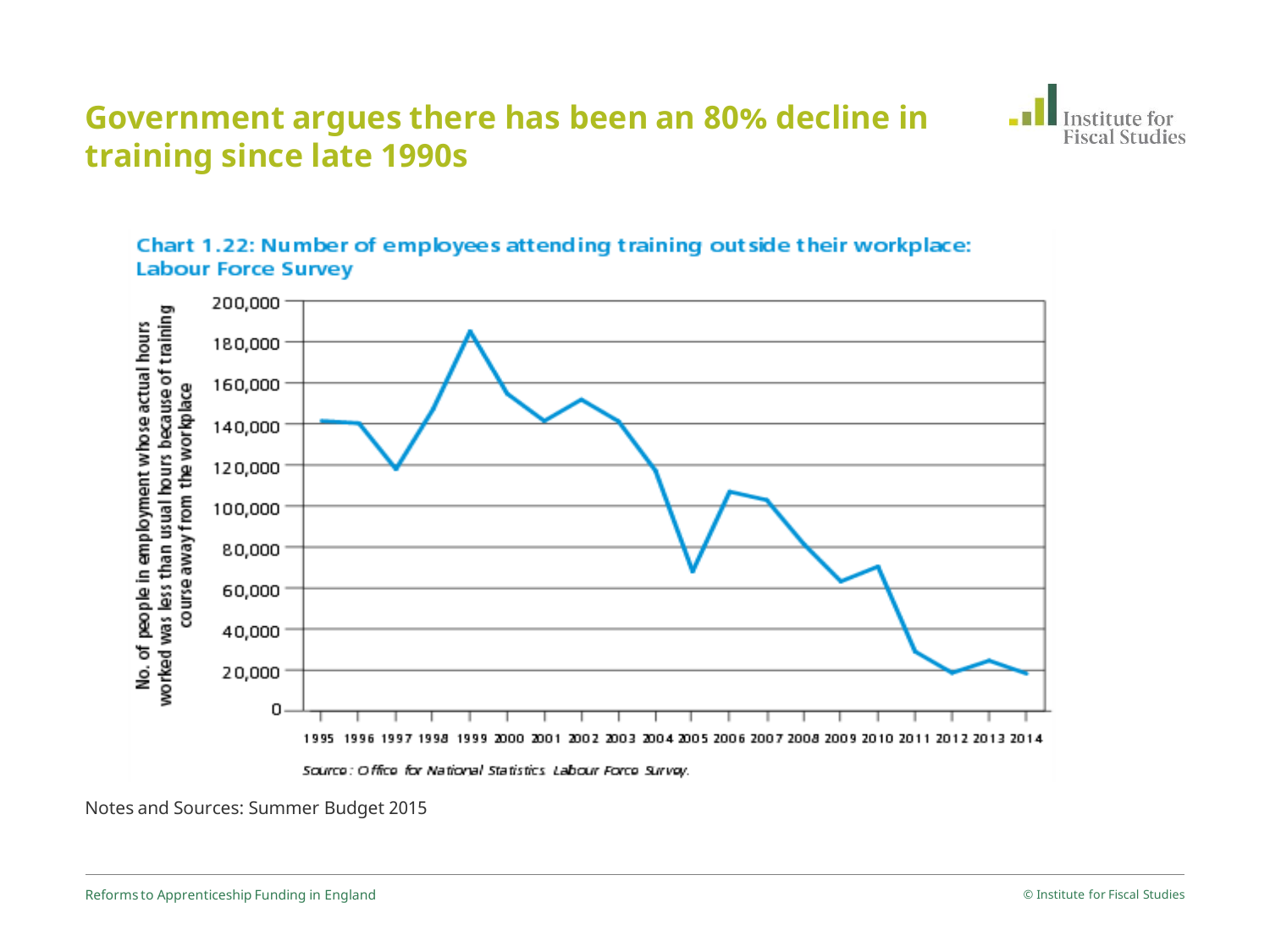

Notes and sources: See Figure 8.1 of IFS Green Budget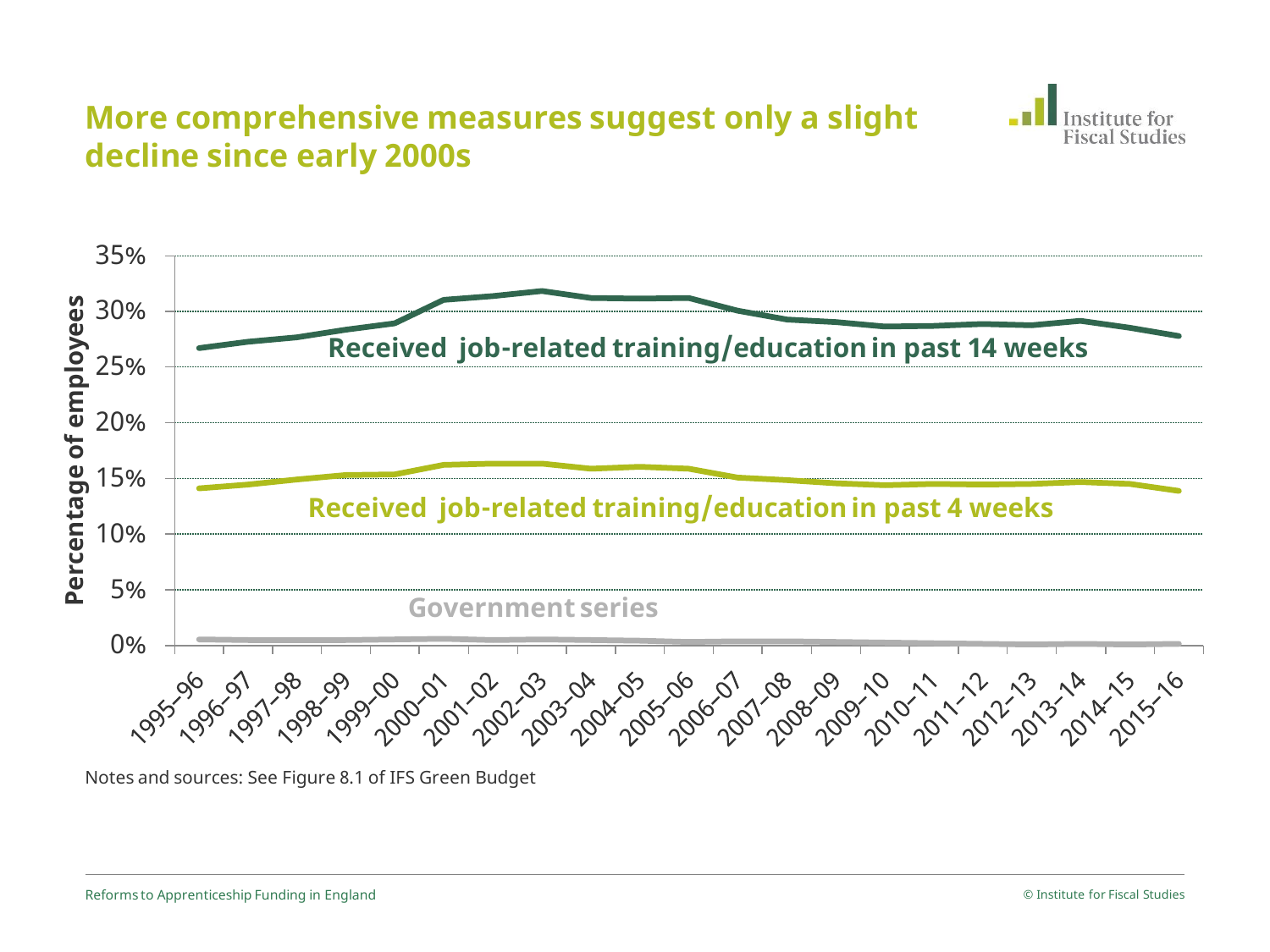## **Do these claims stack up?**



**There is a skills problem amongst UK workers** 

**Employers have weak incentive to invest in training**

**There has been a collapse in workplace training**

- Maybe a slight decline
- Shift from off-the-job to more on-the-job training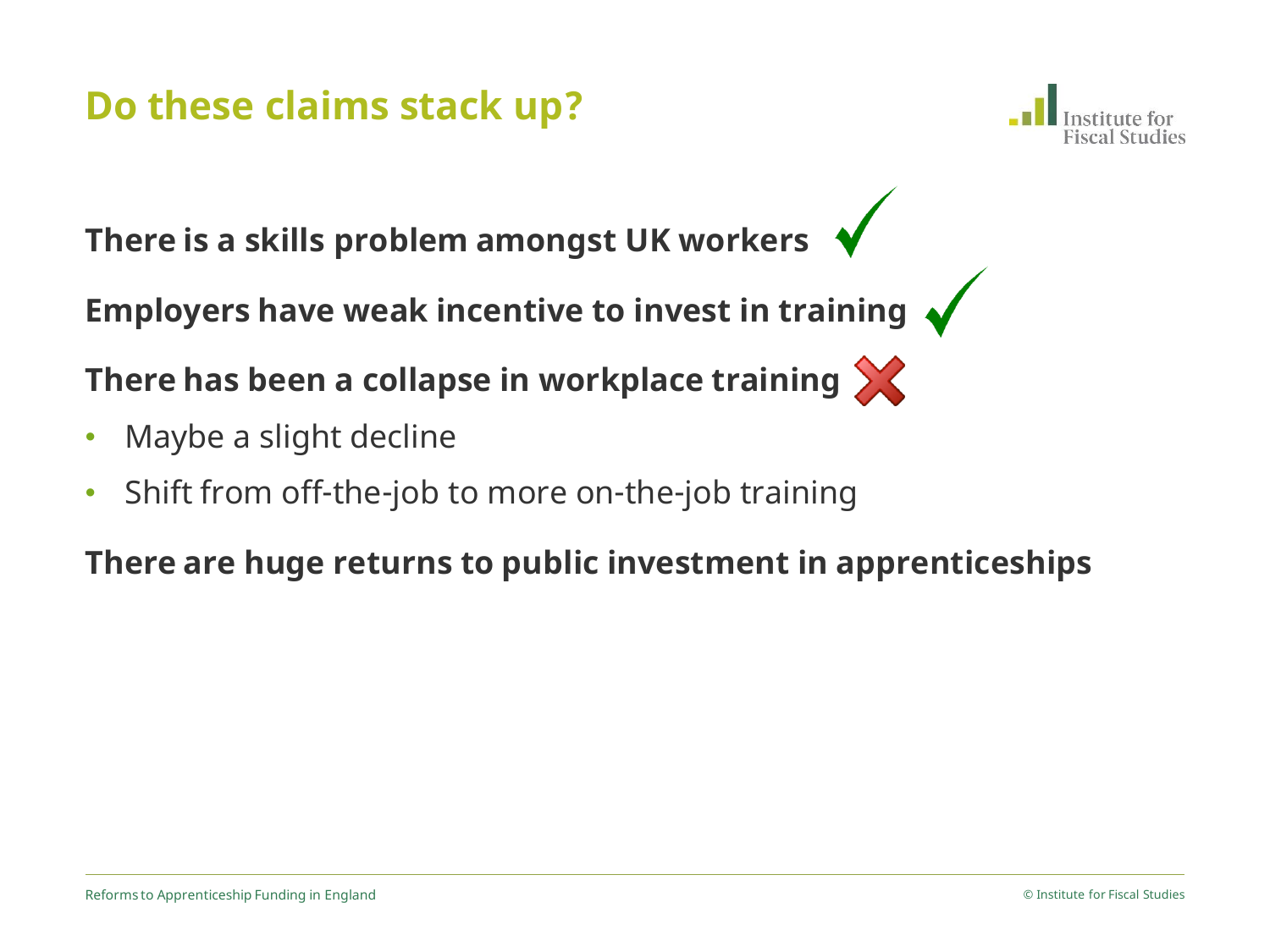## **Do these claims stack up?**



**There is a skills problem amongst UK workers** 

**Employers have weak incentive to invest in training**

**There has been a collapse in workplace training**



- Government: £1 of public investment generates £26-28 economic benefit
- Based on wildly optimistic assumptions
- Apprenticeships do generate good returns compared with other vocational qualifications, just not *that* good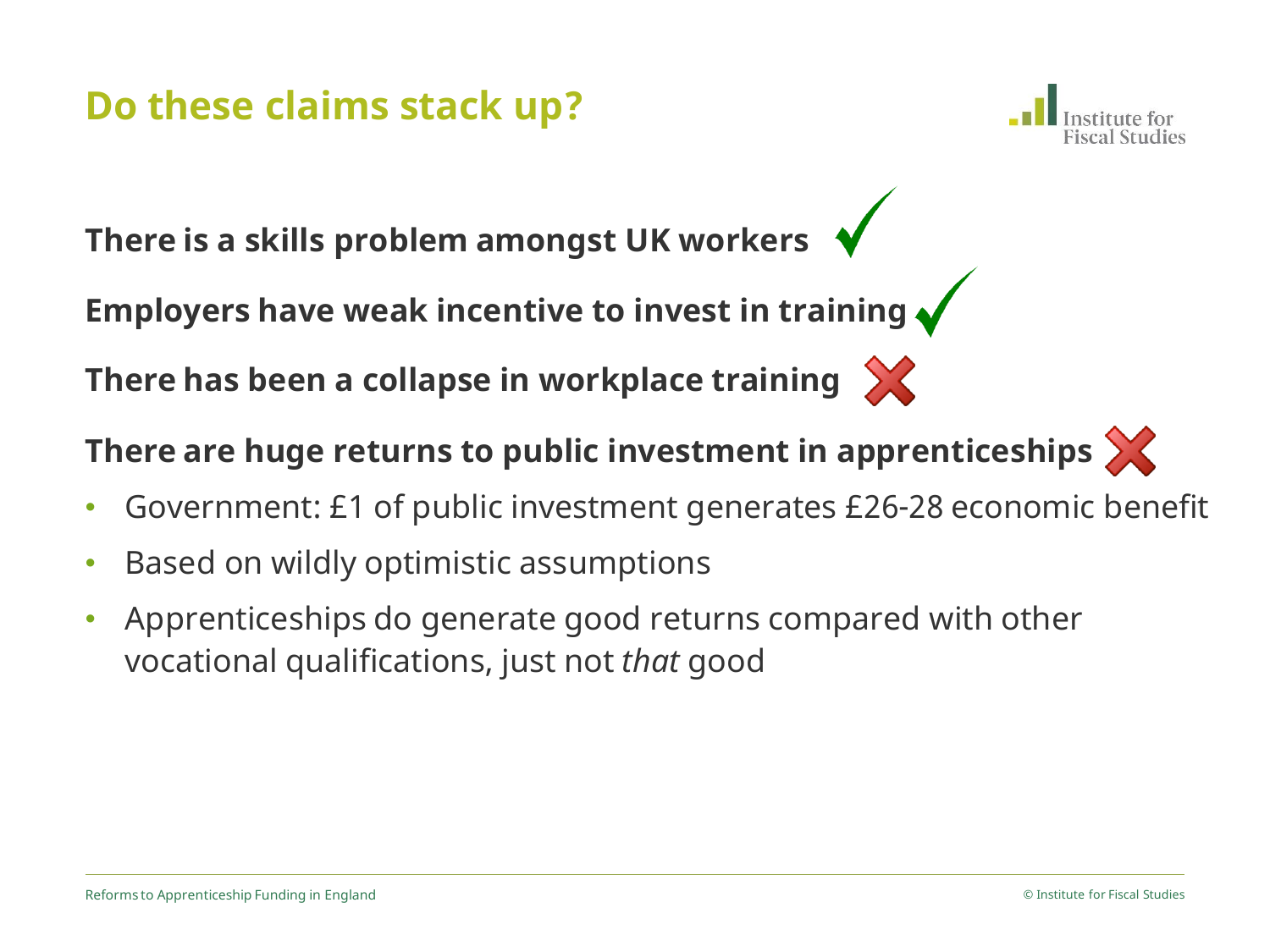# **What are the likely effects of the levy and new funding system?**

### **Effects of the levy**

• Reduce wages and profits of firms

#### **Quantity of training**

• More apprenticeships, less other training, small net rise

### **Price of training**

• Training providers will price at the price cap

### **Quality of training**

• Major concerns that quantity will trump quality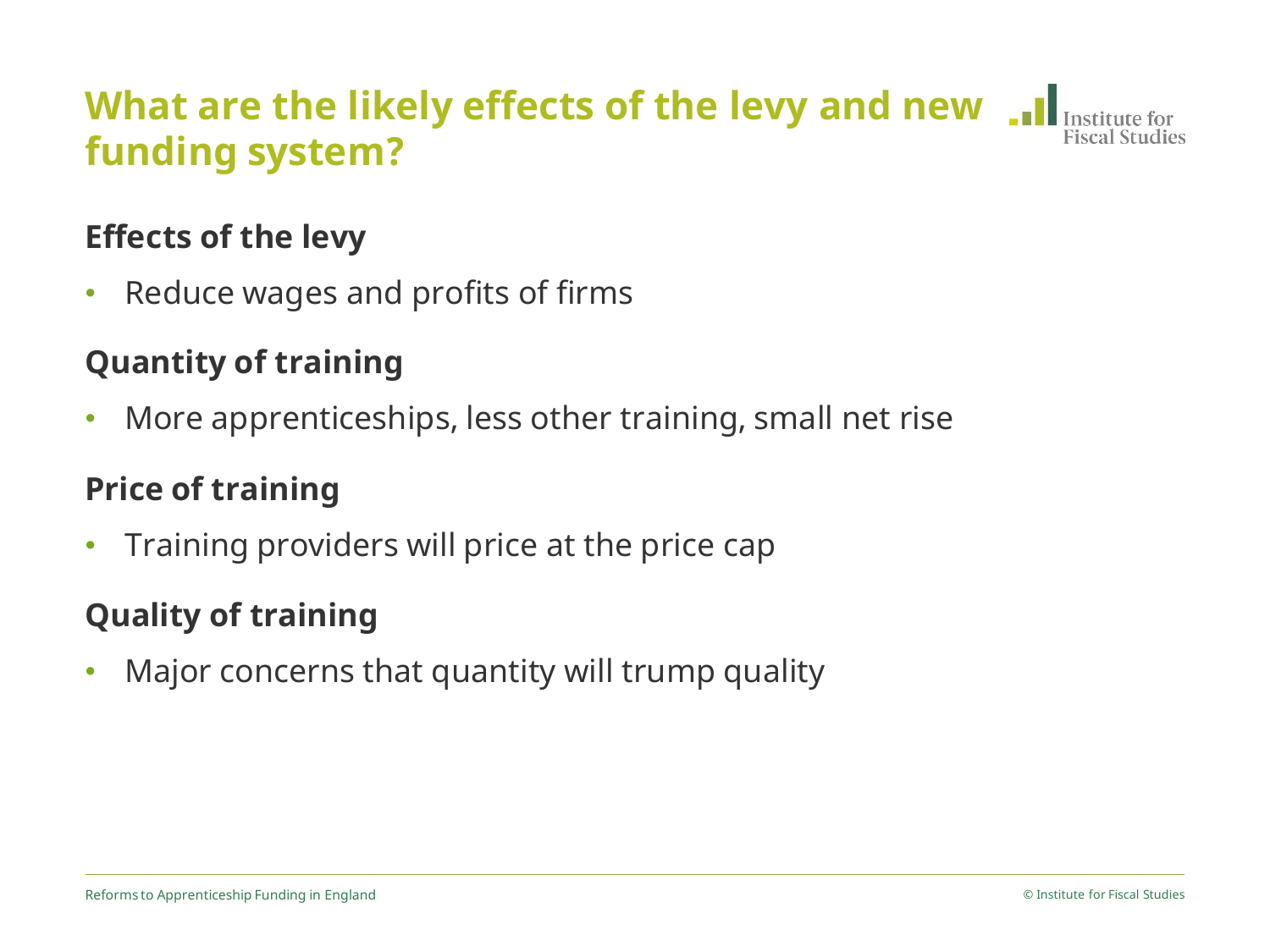

**Large public sector bodies in England must employ new apprentices equivalent to 2.3% of current workforce** 

**Justified as public sector delivering 'fair' share of 3 million target**

**Most workers in such bodies (e.g. schools and hospitals) are graduates Would imply quadrupling of number of apprentices in public sector**

**No rationale for how this would improve skills or quality in public sector These one-size-fits-all targets should be removed**